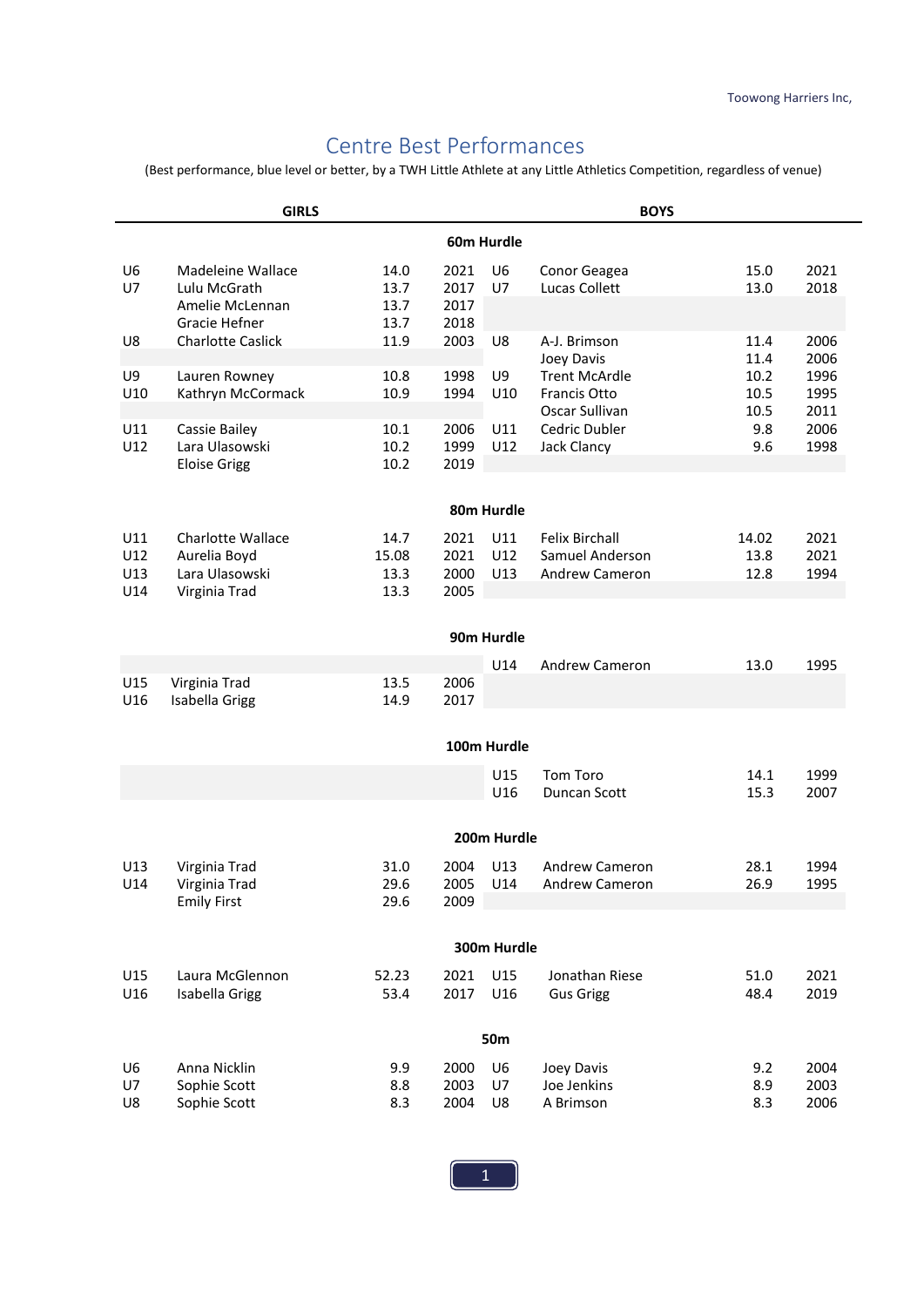|                                        | <b>GIRLS</b>                                                                                                               |                                                      |                                                      |                                        | <b>BOYS</b>                                                                                                      |                                                      |                                                      |
|----------------------------------------|----------------------------------------------------------------------------------------------------------------------------|------------------------------------------------------|------------------------------------------------------|----------------------------------------|------------------------------------------------------------------------------------------------------------------|------------------------------------------------------|------------------------------------------------------|
|                                        |                                                                                                                            |                                                      |                                                      | 70m                                    |                                                                                                                  |                                                      |                                                      |
| U6                                     | Sophie Scott<br>Laura Buttner                                                                                              | 13.2<br>13.2                                         | 2002<br>2010                                         | U <sub>6</sub>                         | Dane McArdle                                                                                                     | 12.7                                                 | 1998                                                 |
| U7<br>U8<br>U9                         | <b>Charlotte Davis</b><br>Sophie Moore<br>Rachel Millwood                                                                  | 12.1<br>11.2<br>10.9<br>10.9                         | 2001<br>2016<br>1997<br>2017                         | U7<br>U8<br>U9                         | <b>Clint Devereaux</b><br><b>Timothy Williams</b><br>Hamish Jackson                                              | 11.7<br>11.1<br>10.3                                 | 1991<br>1990<br>1996                                 |
| U10                                    | Sophie Moore<br>Rebecca Moore<br>Courtney Schirmer<br>Lily Neill                                                           | 10.5<br>10.5<br>10.5                                 | 1991<br>2000<br>2016                                 | U10                                    | Shaun Molenda                                                                                                    | 10.0                                                 | 1991                                                 |
| U11<br>U12                             | Kathryn Jukes<br>Kathryn Jukes                                                                                             | 10.3<br>10.2                                         | 2009<br>2010                                         | U11<br>U12                             | Jack Seawright<br>Paddy Cunningham<br>Callum Grady                                                               | 9.9<br>9.9<br>9.6                                    | 2008<br>2013<br>2006                                 |
|                                        |                                                                                                                            |                                                      |                                                      |                                        |                                                                                                                  |                                                      |                                                      |
|                                        |                                                                                                                            |                                                      |                                                      | 100m                                   |                                                                                                                  |                                                      |                                                      |
| U6<br>U7                               | <b>Bree-Arne McArdle</b><br>Mary Tiffin<br>Isabelle McCarthy<br>Tara Ryan                                                  | 19.3<br>17.4<br>17.4<br>17.4                         | 1996<br>1986<br>2021<br>2021                         | U <sub>6</sub><br>U7                   | James Waterman<br>William Bannah                                                                                 | 18.7<br>16.2                                         | 1995<br>1985                                         |
| U8                                     | Cassidy.Jackson-Carroll<br><b>Bree-Arne McArdle</b>                                                                        | 16.1<br>16.1                                         | 1987<br>1998                                         | U8                                     | <b>Tim Garrett</b>                                                                                               | 14.6                                                 | 1992                                                 |
| U9                                     | Rebecca Moore<br>Loren Rowney                                                                                              | 15.2<br>15.2                                         | 1990<br>1998                                         | U9                                     | <b>Clint Devereaux</b>                                                                                           | 14.4                                                 | 1993                                                 |
| U10                                    | Meg Charlton                                                                                                               | 14.6                                                 | 2005                                                 | U10                                    | <b>Matthew Crooke</b><br>Max Newstead<br>Callum Grady<br>Sam Vaughan                                             | 14.2<br>14.2<br>14.2<br>14.2                         | 1985<br>2001<br>2004<br>2005                         |
| U11                                    | Jackie Bayliss<br><b>Charlotte Caslick</b>                                                                                 | 14.1<br>14.1                                         | 1987<br>2006                                         | U11                                    | Jack Clancy                                                                                                      | 13.6                                                 | 1997                                                 |
| U12<br>U13<br>U14                      | Nina White<br>Erica Jones<br>Jackie Bayliss<br>Anais Dewilde                                                               | 13.3<br>12.6<br>12.7<br>12.7                         | 1990<br>1995<br>1990<br>2017                         | U12<br>U13<br>U14                      | Jack Clancy<br>Jack Clancy<br>Jack Clancy                                                                        | 12.6<br>12.4<br>11.5                                 | 1998<br>1999<br>2000                                 |
| U15<br>U16<br>U17                      | Virginia Trad<br>Imelda Middleton<br>Olivia Boyd                                                                           | 12.7<br>13.3<br>13.7                                 | 2006<br>2017<br>2021                                 | U15<br>U16                             | Jack Clancy<br>Duncan Scott                                                                                      | 11.9<br>11.7                                         | 2001<br>2007                                         |
|                                        |                                                                                                                            |                                                      |                                                      |                                        |                                                                                                                  |                                                      |                                                      |
|                                        |                                                                                                                            |                                                      |                                                      | 200m                                   |                                                                                                                  |                                                      |                                                      |
| U6<br>U7<br>U8<br>U9<br>U10            | <b>Bree-Arne McArdle</b><br>Mary Tiffin<br><b>Bree-Arne McArdle</b><br>Sophie Moore<br>Rebecca Moore                       | 42.1<br>37.3<br>33.9<br>32.2<br>30.1                 | 1996<br>1986<br>1998<br>2017<br>1991                 | U6<br><b>U7</b><br>U8<br>U9<br>U10     | Sam Vaughan<br>Daniel Mulvihill<br>Daniel Heckenberg<br>Chidozie.Uruakpa<br>Sam Vaughan                          | 41.1<br>34.3<br>32.4<br>30.5<br>29.1                 | 2001<br>1989<br>1985<br>1997<br>2005                 |
| U11<br>U12<br>U13<br>U14<br>U15<br>U16 | <b>Bree-Arne McArdle</b><br>Nina White<br>Nina White<br>Erica Jones<br>Jackie Bayliss<br>Virginia Trad<br>Imelda Middleton | 30.1<br>29.1<br>27.6<br>26.5<br>26.0<br>25.9<br>27.7 | 2000<br>1989<br>1990<br>1995<br>1990<br>2006<br>2017 | U11<br>U12<br>U13<br>U14<br>U15<br>U16 | Kristian Abandowitz<br>Jack Clancy<br>Jack Clancy<br>Jack Clancy<br>Duncan Scott<br>Duncan Scott<br>Nicholas Yem | 28.4<br>26.3<br>25.3<br>24.6<br>24.6<br>24.9<br>24.9 | 1986<br>1998<br>1999<br>2000<br>2006<br>2007<br>2016 |
| U17                                    | Olivia Boyd                                                                                                                | 28.21                                                | 2021                                                 |                                        |                                                                                                                  |                                                      |                                                      |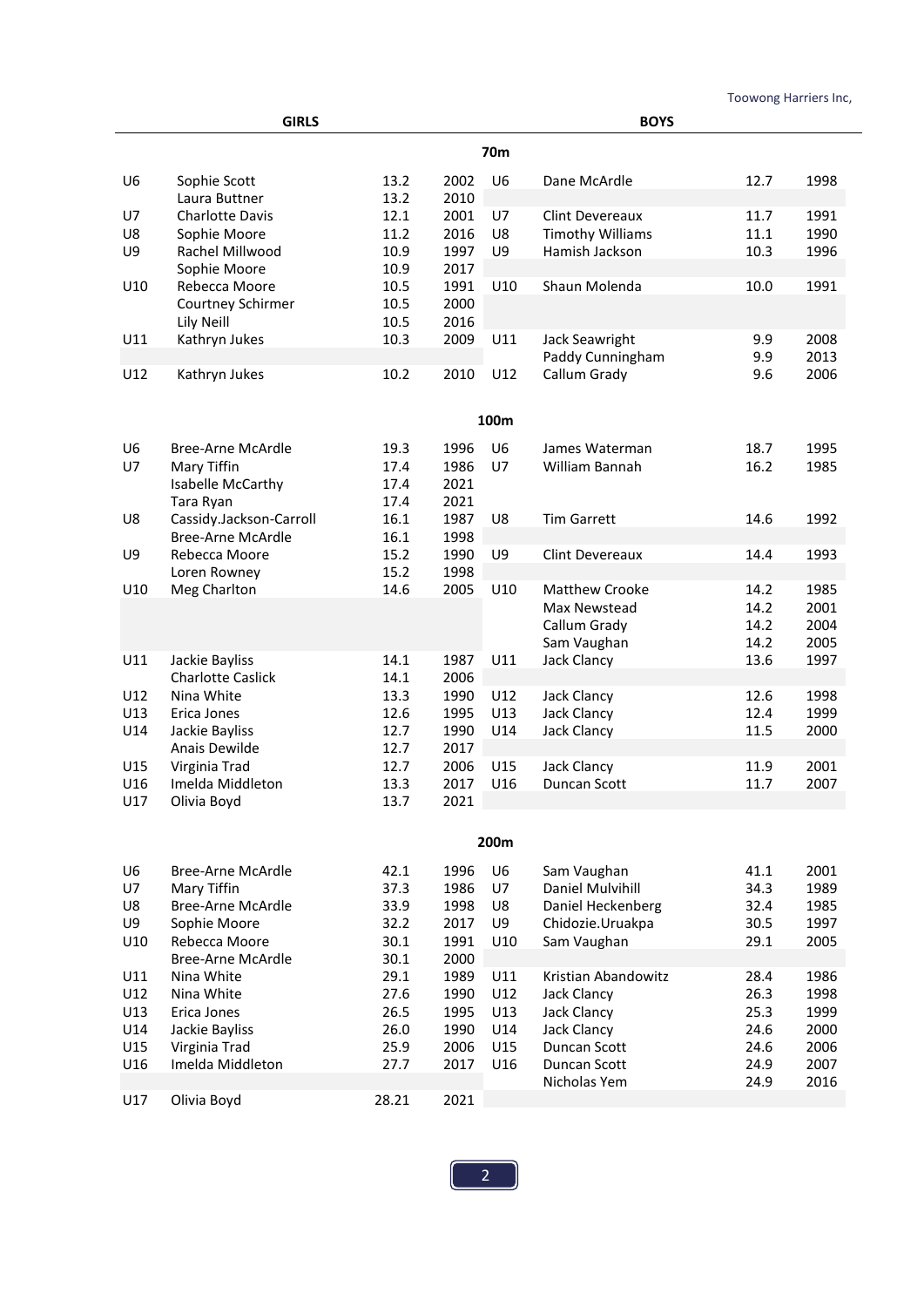|                                                                  | <b>GIRLS</b>                                                                                                                                                                                       |                                                                                                   | <b>BOYS</b>                                                                  |                                                           |                                                                                                                                                              |                                                                                 |                                                                      |
|------------------------------------------------------------------|----------------------------------------------------------------------------------------------------------------------------------------------------------------------------------------------------|---------------------------------------------------------------------------------------------------|------------------------------------------------------------------------------|-----------------------------------------------------------|--------------------------------------------------------------------------------------------------------------------------------------------------------------|---------------------------------------------------------------------------------|----------------------------------------------------------------------|
|                                                                  |                                                                                                                                                                                                    |                                                                                                   |                                                                              | 400m                                                      |                                                                                                                                                              |                                                                                 |                                                                      |
| U8<br>U9<br>U10<br>U11<br>U12<br>U13<br>U14<br>U15<br>U16<br>U17 | <b>Bree-Arne McArdle</b><br>Bree-Arne McArdle<br><b>Bree-Arne McArdle</b><br>Bree-Arne McArdle<br>Jackie Bayliss<br>Jackie Bayliss<br>Jackie Bayliss<br>Susan Holden<br>Olivia Boyd<br>Olivia Boyd | 1:20.0<br>1:14.1<br>1:08.5<br>1:03.7<br>1:03.3<br>1:00.5<br>1:02.5<br>1:02.9<br>1:04.7<br>1:01.66 | 1998<br>1999<br>2000<br>2001<br>1988<br>1989<br>1990<br>1991<br>2020<br>2021 | U8<br>U9<br>U10<br>U11<br>U12<br>U13<br>U14<br>U15<br>U16 | <b>Clint Devereaux</b><br>Shawn Ashkanasy<br>Sam Vaughan<br>Shawn Ashkanasy<br>Samuel Anderson<br>Jack Clancy<br>Jack Clancy<br>Peter Shanks<br>Zac Tully    | 1:17.5<br>1:09.2<br>1:06.0<br>1:04.4<br>1:00.50<br>57.0<br>55.8<br>54.8<br>58.3 | 1992<br>1985<br>2005<br>1987<br>2021<br>1999<br>2000<br>1992<br>2007 |
|                                                                  |                                                                                                                                                                                                    |                                                                                                   |                                                                              |                                                           |                                                                                                                                                              |                                                                                 |                                                                      |
|                                                                  |                                                                                                                                                                                                    |                                                                                                   |                                                                              | 800m                                                      |                                                                                                                                                              |                                                                                 |                                                                      |
| U9<br>U10<br>U11<br>U12<br>U13<br>U14<br>U15<br>U16              | Loren Rowney<br><b>Bree-Arne McArdle</b><br><b>Bree-Arne McArdle</b><br><b>Tenille Morrissey</b><br>Emma-Kate Watt<br>Emma Hossack<br>Emma Hossack<br>Olivia Boyd                                  | 2:48.2<br>2:39.3<br>2:29.6<br>2:30.8<br>2:25.3<br>2:20.1<br>2:21.2<br>2:32.9                      | 1998<br>2000<br>2001<br>1989<br>2017<br>2017<br>2018<br>2020                 | U9<br>U10<br>U11<br>U12<br>U13<br>U14<br>U15<br>U16       | Raphael Jadin<br>Evan Wilkes<br>Benjamin Ganko<br>Shawn Ashkanasy<br>Evan Wilkes<br><b>Peter Shanks</b><br><b>Peter Shanks</b><br><b>Thomas Bryant</b>       | 2:39.5<br>2:34.4<br>2:25.3<br>2:18.2<br>2:15.0<br>2:12.1<br>2:06.1<br>2:30.78   | 1988<br>1987<br>2012<br>1988<br>1990<br>1991<br>1992<br>2021         |
| U17                                                              | Olivia Boyd                                                                                                                                                                                        | 2:17.67                                                                                           | 2021                                                                         |                                                           |                                                                                                                                                              |                                                                                 |                                                                      |
|                                                                  |                                                                                                                                                                                                    |                                                                                                   |                                                                              | 1500m                                                     |                                                                                                                                                              |                                                                                 |                                                                      |
| U11<br>U12<br>U13<br>U14<br>U15<br>U16<br>U17                    | Bree-Arne McArdle<br><b>Tenille Morrissey</b><br>Emma-Kate Watt<br>Emma Hossack<br>Emma Hossack<br>Olivia Boyd<br>Olivia Boyd                                                                      | 5:13.4<br>5:02.3<br>5:03.5<br>4:45.9<br>4:54.5<br>5:29.8<br>4:49.66                               | 2001<br>1989<br>2017<br>2017<br>2018<br>2020<br>2021                         | U11<br>U12<br>U13<br>U14<br>U15<br>U16                    | Benjamin Ganko<br>Shawn Ashkanasy<br>James Turnbull<br><b>Patrick Cornwell</b><br>Conrad Hoskin<br>Zac Tully                                                 | 4:47.8<br>4:51.0<br>4:36.7<br>4:32.0<br>4:23.8<br>5:12.1                        | 2012<br>1988<br>1994<br>1987<br>1991<br>2007                         |
|                                                                  |                                                                                                                                                                                                    |                                                                                                   |                                                                              |                                                           |                                                                                                                                                              |                                                                                 |                                                                      |
|                                                                  |                                                                                                                                                                                                    |                                                                                                   |                                                                              | 300m Walk                                                 |                                                                                                                                                              |                                                                                 |                                                                      |
| U6<br>U7<br>U8<br>U9                                             | Katrina Riese<br>Jane Mulvihill<br>Kristina Kedwell<br>Sophie Rose                                                                                                                                 | 2:07.5<br>1:39.2<br>1:29.4<br>1:27.9                                                              | 2004<br>1991<br>1993<br>1992                                                 | U6<br>U7<br>U8<br>U9                                      | Nilsen Berquier<br>Timbi Poon<br>William Armstrong<br><b>Geoff Martin</b>                                                                                    | 1:59.5<br>1:43.4<br>1:33.5<br>1:23.3                                            | 1994<br>1993<br>1991<br>1994                                         |
|                                                                  |                                                                                                                                                                                                    |                                                                                                   |                                                                              | 700m Walk                                                 |                                                                                                                                                              |                                                                                 |                                                                      |
| $U8*$<br>U9<br>U10<br>U11<br>U12<br>U13<br>U14<br>U15<br>U16     | Andie Ganter<br>Sophie Rose<br>Katrina Riese<br>Rebecca Teahen<br>Sarah Bitomsky<br>Kate Sanford<br>Roxy Schmidt<br>Roxy Schmidt<br>Mikaela Woodward                                               | 5:12.9<br>3:39.4<br>3:56.6<br>3:44.5<br>3:38.5<br>3:22.8<br>3:10.7<br>2:57.4<br>3:18.8            | 2020<br>1992<br>2008<br>2018<br>1994<br>2004<br>1998<br>1999<br>2015         | U8*<br>U9<br>U10<br>U11<br>U12<br>U13<br>U14<br>U15       | <b>Alex Sanders</b><br><b>Geoff Martin</b><br><b>William Armstrong</b><br><b>Geoff Martin</b><br>Oliver Zuk<br>Oliver Zuk<br>Oliver Zuk<br>William Armstrong | 5:19.3<br>3:30.5<br>3:27.6<br>3:26.7<br>3:11.2<br>3:02.4<br>2:58.4<br>2:53.5    | 2020<br>1994<br>1993<br>1996<br>1993<br>1994<br>1995<br>1998         |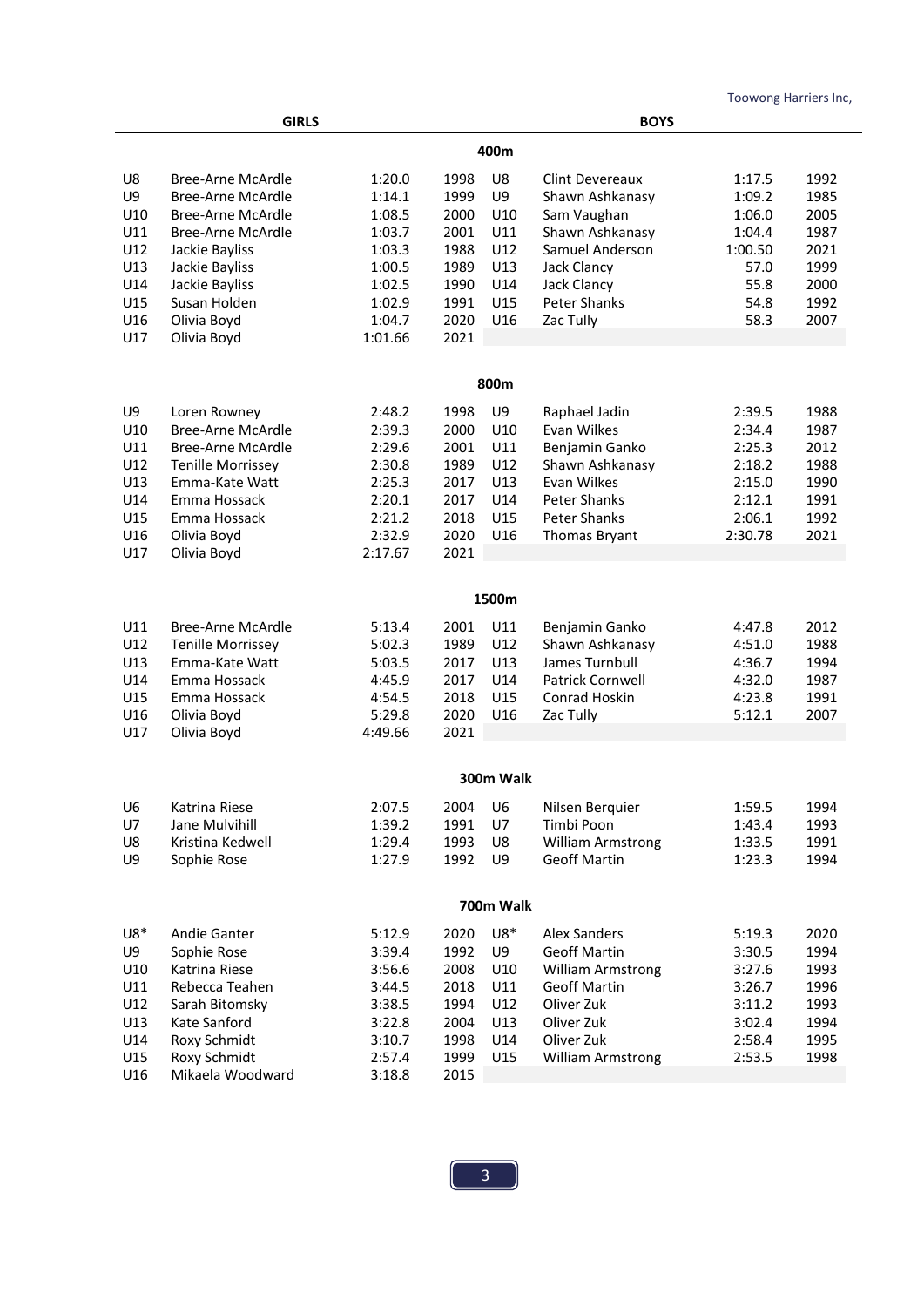L

|                                                     | <b>GIRLS</b>                                                                                                                                       |                                                                      |                                                              |                                              | <b>BOYS</b>                                                                                                                   |                                                             |                                                      |  |  |  |
|-----------------------------------------------------|----------------------------------------------------------------------------------------------------------------------------------------------------|----------------------------------------------------------------------|--------------------------------------------------------------|----------------------------------------------|-------------------------------------------------------------------------------------------------------------------------------|-------------------------------------------------------------|------------------------------------------------------|--|--|--|
|                                                     | <b>1100m Walk</b>                                                                                                                                  |                                                                      |                                                              |                                              |                                                                                                                               |                                                             |                                                      |  |  |  |
| U10<br>U11                                          | Zoe Renton<br>Rebecca Teahen                                                                                                                       | 6:07.25<br>5:38.0                                                    | 2021<br>2018                                                 | U10<br>U11                                   | <b>Geoff Martin</b><br><b>Geoff Martin</b>                                                                                    | 5:42.6<br>5:51.7                                            | 1995<br>1996                                         |  |  |  |
|                                                     |                                                                                                                                                    |                                                                      |                                                              | 1500m Walk                                   |                                                                                                                               |                                                             |                                                      |  |  |  |
| U12<br>U13<br>U14<br>U15<br>U16                     | Rebecca Teahen<br>Kate Sanford<br>Rebecca Teahen<br>Roxy Schmidt<br>Mikaela Woodward                                                               | 7:55.6<br>7:29.2<br>7:05.39<br>6:55.3<br>7:45.4                      | 2019<br>2004<br>2021<br>1999<br>2015                         | U12<br>U13<br>U14<br>U15                     | Oliver Zuk<br>Oliver Zuk<br>Oliver Zuk<br><b>William Armstrong</b>                                                            | 7:21.3<br>6:53.3<br>7:12.5<br>6:45.6                        | 1993<br>1994<br>1995<br>1998                         |  |  |  |
|                                                     |                                                                                                                                                    |                                                                      |                                                              | <b>Shot Put</b>                              |                                                                                                                               |                                                             |                                                      |  |  |  |
| U <sub>6</sub><br>U7<br>U8                          | <b>Emily Ryan</b><br>Sophie Scott<br>Jade Somerville                                                                                               | 4.78<br>5.39<br>5.92                                                 | 2012<br>2003<br>2012                                         | U <sub>6</sub><br>U7<br>U8                   | Luke Donaldson<br>Jamie Lowndes<br>Kiran Henry<br>Max Newstead                                                                | 5.32<br>8.55<br>7.30<br>7.30                                | 2000<br>1987<br>1994<br>1999                         |  |  |  |
| U9<br>U10<br>U11<br>U12<br>U13<br>U14<br>U15        | <b>Wasie Toolis</b><br><b>Wasie Toolis</b><br><b>Wasie Toolis</b><br>Joanne Lane<br><b>Wasie Toolis</b><br>Alison Lever<br>Erica Sitcheff          | 7.47<br>8.92<br>10.56<br>12.56<br>10.66<br>11.68<br>13.40            | 2004<br>2005<br>2006<br>1989<br>2008<br>1987<br>2017         | U9<br>U10<br>U11<br>U12<br>U13<br>U14<br>U15 | Jack Clayton<br>Oscar Sullivan<br>Oscar Sullivan<br>Harry Cohen<br>Adam Curnock<br><b>Rupert Dwyer</b><br>Augustine Otto      | 8.00<br>10.90<br>12.72<br>9.46<br>12.48<br>10.09<br>12.80   | 2008<br>2011<br>2012<br>2020<br>1988<br>2014<br>2000 |  |  |  |
| U16<br>U17                                          | Lillian Kolb<br>Min Heo                                                                                                                            | 10.28<br>9.85                                                        | 2019<br>2017                                                 | U16                                          | Zac Tully                                                                                                                     | 13.34                                                       | 2007                                                 |  |  |  |
|                                                     |                                                                                                                                                    |                                                                      |                                                              | <b>Discus</b>                                |                                                                                                                               |                                                             |                                                      |  |  |  |
| U6<br>U7<br>U8                                      | Sophie Ulcoq<br>Susan Hedge<br>Sophie Rose<br><b>Bridget Seawright</b>                                                                             | 10.94<br>14.34<br>14.74<br>14.74                                     | 2002<br>1992<br>1991<br>2007                                 | U6<br>U7<br>U8                               | Luke Donaldson<br>Luke Donaldson<br>Max Newstead                                                                              | 14.64<br>19.80<br>24.86                                     | 2000<br>2001<br>1999                                 |  |  |  |
| U9<br>U10<br>U11<br>U12<br>U13<br>U14<br>U15<br>U16 | Kate Woodhouse<br>Jovana Ilic<br><b>Wasie Toolis</b><br><b>Wasie Toolis</b><br><b>Wasie Toolis</b><br>Alison Lever<br>Lillian Kolb<br>Lillian Kolb | 19.24<br>24.50<br>27.82<br>36.08<br>39.02<br>35.22<br>33.39<br>31.07 | 2004<br>2019<br>2006<br>2007<br>2008<br>1987<br>2018<br>2019 | U9<br>U10<br>U11<br>U12<br>U13<br>U14<br>U15 | Gareth Estwick<br>Oscar Sullivan<br>Tim Winterflood<br>Tim Winterflood<br>Tim Winterflood<br>Tim Winterflood<br>Andrew French | 26.70<br>33.40<br>29.02<br>37.78<br>42.44<br>44.00<br>56.70 | 1987<br>2011<br>1999<br>2000<br>2001<br>2002<br>2006 |  |  |  |
|                                                     |                                                                                                                                                    |                                                                      |                                                              | Javelin                                      |                                                                                                                               |                                                             |                                                      |  |  |  |
| U11<br>U12<br>U13<br>U14<br>U15<br>U16<br>U17       | <b>Wasie Toolis</b><br><b>Wasie Toolis</b><br><b>Wasie Toolis</b><br>Ashleigh.Sitcheff<br>Erica Sitcheff<br>Lillian Kolb<br>Min Heo                | 27.00<br>35.24<br>47.19<br>46.23<br>42.53<br>31.07<br>23.79          | 2006<br>2007<br>2008<br>2017<br>2017<br>2019<br>2017         | U11<br>U12<br>U13<br>U14<br>U15<br>U16       | Augustine Otto<br>Nilsen Berquier<br>Nilsen Berquier<br>Andrew Fittell<br>Cameron Dubbeldam<br>Joshua Watt                    | 33.34<br>37.64<br>38.78<br>48.72<br>26.08<br>48.74          | 1996<br>2000<br>2001<br>1987<br>2021<br>2017         |  |  |  |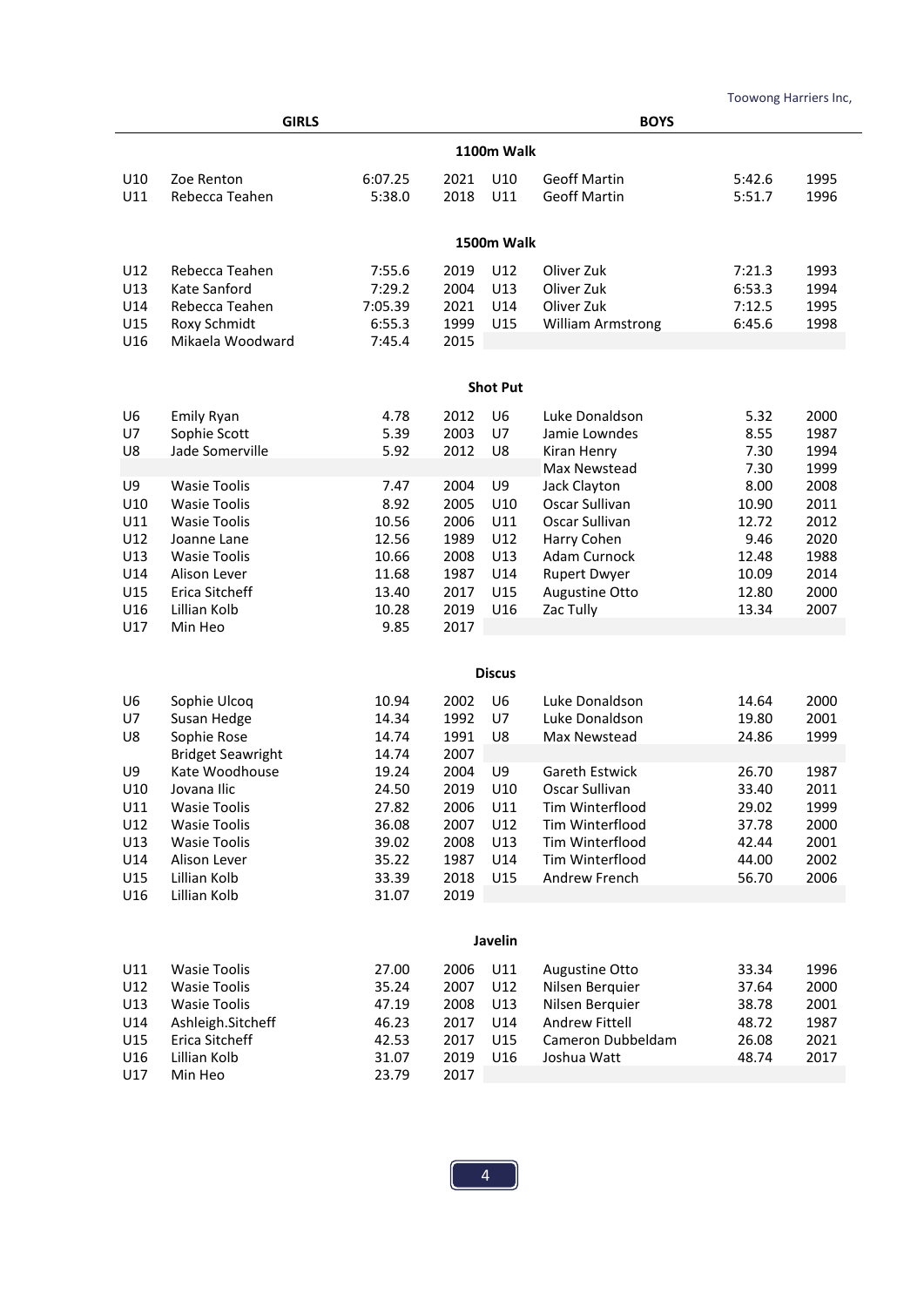L

|                | <b>GIRLS</b>                 |       | <b>BOYS</b>  |                    |                     |       |      |
|----------------|------------------------------|-------|--------------|--------------------|---------------------|-------|------|
|                |                              |       |              | <b>Vortex</b>      |                     |       |      |
| U <sub>6</sub> | Madeleine Wallace            | 9.82  | 2021         | U <sub>6</sub>     | Aston Mahony        | 13.90 | 2020 |
| U7             | Chloe Gower                  | 11.76 | 2021         | U7                 | Benjamin Cohen      | 16.75 | 2020 |
| U8             | Ava Schweizer                | 18.66 | 2021         | U8                 | Charlie Bryant      | 26.20 | 2018 |
| U9             | Zoe Renton                   | 19.65 | 2020         | U9                 | Archie Harrison     | 28.90 | 2020 |
| U10            | Emma Sheehan                 | 23.17 | 2019         | U11                | <b>Thomas Scott</b> | 36.60 | 2020 |
|                |                              |       |              |                    |                     |       |      |
|                |                              |       |              | <b>High Jump</b>   |                     |       |      |
| U8             | Sarah Taylor                 | 1.02  | 2010         | U8                 | James Gurn          | 1.10  | 1991 |
| U9             | Alice Nicklin                | 1.14  | 1999         | U9                 | James Gurn          | 1.25  | 1992 |
|                | Annabel Ryan                 | 1.14  | 2010         |                    |                     |       |      |
| U10            | Claire Patterson             | 1.24  | 1985         | U10                | James Gurn          | 1.30  | 1993 |
| U11            | Alison O'Dwyer               | 1.31  | 1992         | U11                | Duncan Scott        | 1.38  | 2002 |
| U12            | Joanne Lane                  | 1.51  | 1989         | U12                | Shaun Clough        | 1.55  | 1987 |
|                |                              |       |              |                    | James Gurn          | 1.55  | 1995 |
| U13            | Mya Thomas                   | 1.57  | 2016         | U13                | Henry Bryan         | 1.63  | 2000 |
| U14            | N Barker                     | 1.65  | 2017         | U14                | Henry Bryan         | 1.78  | 2001 |
| U15            | Zara Leembruggen             | 1.65  | 2016         | U15                | Henry Bryan         | 1.75  | 2002 |
| U16            | Isabella Grigg               | 1.45  | 2017         | U16                | Charlie Irving      | 1.78  | 2020 |
|                |                              |       |              |                    |                     |       |      |
|                |                              |       |              | Long Jump          |                     |       |      |
| U6             | Anna Nicklin                 | 2.57  | 2000         | U <sub>6</sub>     | Levi Paige          | 2.80  | 2015 |
| U7             | Mary Tiffin                  | 3.14  | 1986         | U7                 | Max Newstead        | 3.38  | 1998 |
| U8             | Cassidy.Jackson-Carroll      | 3.41  | 1987         | U8                 | Daniel Heckenberg   | 3.90  | 1985 |
| U9             | Lauren Rowney                | 3.77  | 1998         | U9                 | Max Newstead        | 4.31  | 2000 |
| U10            | <b>Bree-Arne McArdle</b>     | 4.24  | 2000         | U10                | Ben Hogan           | 4.63  | 1991 |
| U11            | Jackie Bayliss               | 4.52  | 1987         | U11                | Max Newstead        | 4.70  | 2002 |
| U12            | Nina White                   | 5.22  | 1990         | U12                | Jack Clancy         | 5.32  | 1998 |
| U13            | Harriet Lawrence             | 5.13  | 2005         | U13                | Tim Winterflood     | 5.50  | 2001 |
| U14            | Jackie Bayliss               | 5.08  | 1990         | U14                | Jack Clancy         | 5.83  | 2000 |
| U15            | Jackie Bayliss               | 5.10  | 1991         | U15                | Santi Chimyong      | 5.88  | 1991 |
| U16            | Imelda Middleton             | 4.50  | 2017         | U16                | Duncan Scott        | 5.56  | 2007 |
|                |                              |       |              |                    |                     |       |      |
|                |                              |       |              | <b>Triple Jump</b> |                     |       |      |
| U11            | Nina White                   | 9.52  | 1989         | U11                | Max Newstead        | 9.66  | 2002 |
| U12            | Jackie Bayliss<br>10.80      |       | 1988         | U12                | Max Newstead        | 10.87 | 2003 |
| U13            | Harriet Lawrence<br>11.15    |       | 2005<br>2021 | U13                | Dominic Trad        | 10.97 | 2005 |
| U14            | <b>Eloise Grigg</b><br>10.55 |       |              | U14                | Dominic Trad        | 11.97 | 2006 |
| U15            | Jackie Bayliss               | 10.72 | 1991         | U15                | Tom Toro            | 11.99 | 1999 |
| U16            | Isabella Grigg               | 9.33  | 2017         | U16                | Duncan Scott        | 11.91 | 2007 |
| U17            | Olivia Boyd                  | 9.54  | 2021         |                    |                     |       |      |
|                |                              |       |              |                    |                     |       |      |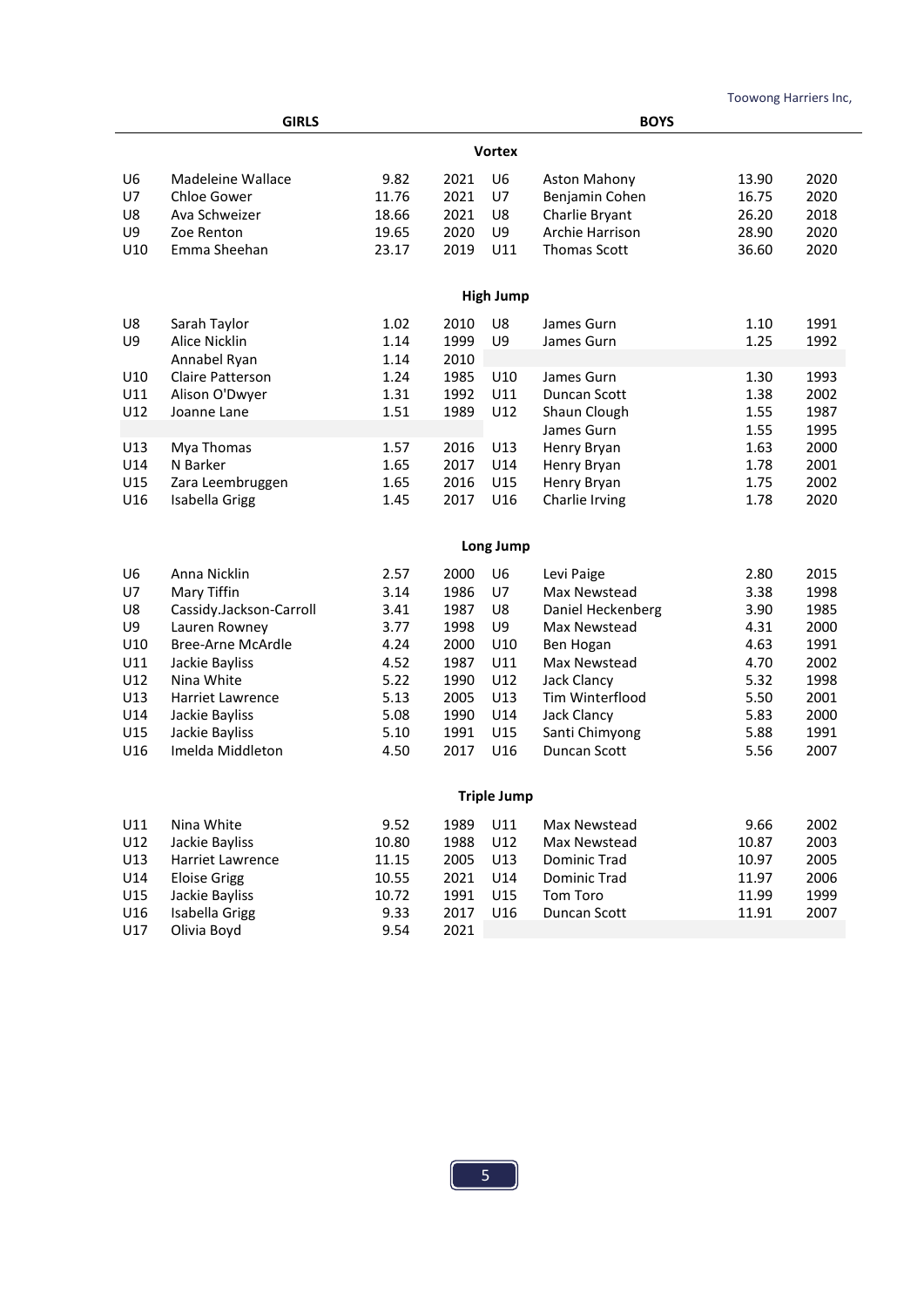#### **BEST RELAY PERFORMANCES**

#### **4x70m Shuttle**

| U7B |      | 52.1 1992 | Lachlan Boyle, Hamish Jackson, Leif Lyons, John Toro                |
|-----|------|-----------|---------------------------------------------------------------------|
| U7G |      | 55.9 1992 | Alana Dempsey, Cassidy Herps, Jennifer Martin, Bryony Willis        |
| U8B | 48.1 | 1989      | Richard Halliday, Ryan Hansford, Daniel Mulvihill, Timothy Williams |
|     | 48.1 | 1998      | Nicholas Muggeridge, Max Newstead, Nick Northcott, Sam Williams     |
| U8G | 50.4 | 1987      | Stephanie Ellis, Anna Guerney, Kate Mulvihill, Phoebe Papas         |

#### **4x100m Shuttle**

| U7B | 1:14.6 | 1998 | Alexander Burko, Dane McArdle, Alexander Pattison, Duncan Scott |
|-----|--------|------|-----------------------------------------------------------------|
| U7G | 1:20.4 | 2002 | Gillian Angliss, Johanna Davie, Sophie Scott, Sophie Ulcog      |
| U8B | 1:09.6 | 1998 | Nicholas Muggeridge, Max Newstead, Nick Northcott, Sam Williams |
|     | 1:09.6 | 2000 | Tom Barnes, Nick Connolly, William Read, Tom Vaughan            |
| U8G | 1:13.8 | 1997 | Sarah Atley, Alice Nicklin, Alice Turnbull, Sarah Wilson        |

## **4x100m Circ.**

| U9B         | 1:02.1 | 1996 | Kyle Beard, Martin Jacobson, Chidozie Uruakpa, Tim Winterflood                  |
|-------------|--------|------|---------------------------------------------------------------------------------|
| U9G         | 1:06.5 | 1989 | Natalie Aldous, Rebecca Moore, Lauren Richards, Elizabeth Wallace               |
| U10B        | 58.2   | 1993 | Adrian Constantine, Clint Devereaux, Tim Garrett, Nick Haug                     |
| U10G        | 1:01.3 | 1987 | Nadine McMillan, Maria Nearhos, Tanya Richards, Nina White                      |
|             | 1:01.3 | 2005 | Cassie Bailey, Charlotte Caslick, Meg Charlton, Emily First                     |
| U11B        | 56.9   | 2005 | Corey Brown, Callum Grady, Tom Harvey, Dan Winter                               |
| <b>U11G</b> | 59.6   | 2000 | Bree-Arne McArdle, Alice Nicklin, Courtney Schirmer, Sarah Wilson               |
| U12B        | 54.9   | 2021 | Lucas Anderson, Daniel Antonio, Thomas Froget Penaranda, Samuel Anderson        |
| U12G        | 57.5   | 2005 | Charlotte Davis, Alice First, Laura Sharpe, Chiaki Takahashi                    |
| U13B        | 52.6   | 2006 | Charlie Brimson, Callum Grady, Andreas Ruggieri, Aaron Sands                    |
| U13G        | 52.85  | 2020 | Sophie Moore, Isabelle Palmer, Kya Horridge, Eloise Grigg                       |
| U14B        | 52.2   | 1988 | Angus Algie, Barry-Jay Cook, Tim Lawson, Jerome Sarris                          |
| U14G        | 54.9   | 1999 | Alice Duniam, Matilda Gunn, Emily Malcolm, Bridget O'Shea                       |
| U15B        | 49.4   | 1989 | Ian Bohn, Barry-Jay Cook, Tim Lawson, Jerome Sarris                             |
| U15G        | 54.5   | 1990 | Jackie Bayliss, Christine Egan, Susan Holden, Stephanie West                    |
| U16B        | 58.39  | 2020 | Angus Lee(U13), Olivia Boyd (U16), Hannah Sheehan (U15), Cameron Dubbeldam(U14) |
| U16G        | 58.4   | 2015 | Jacinta Cowin(U14), Kelly Johnston, Constanza Mezzano(U14), Maddison Wood(U15)  |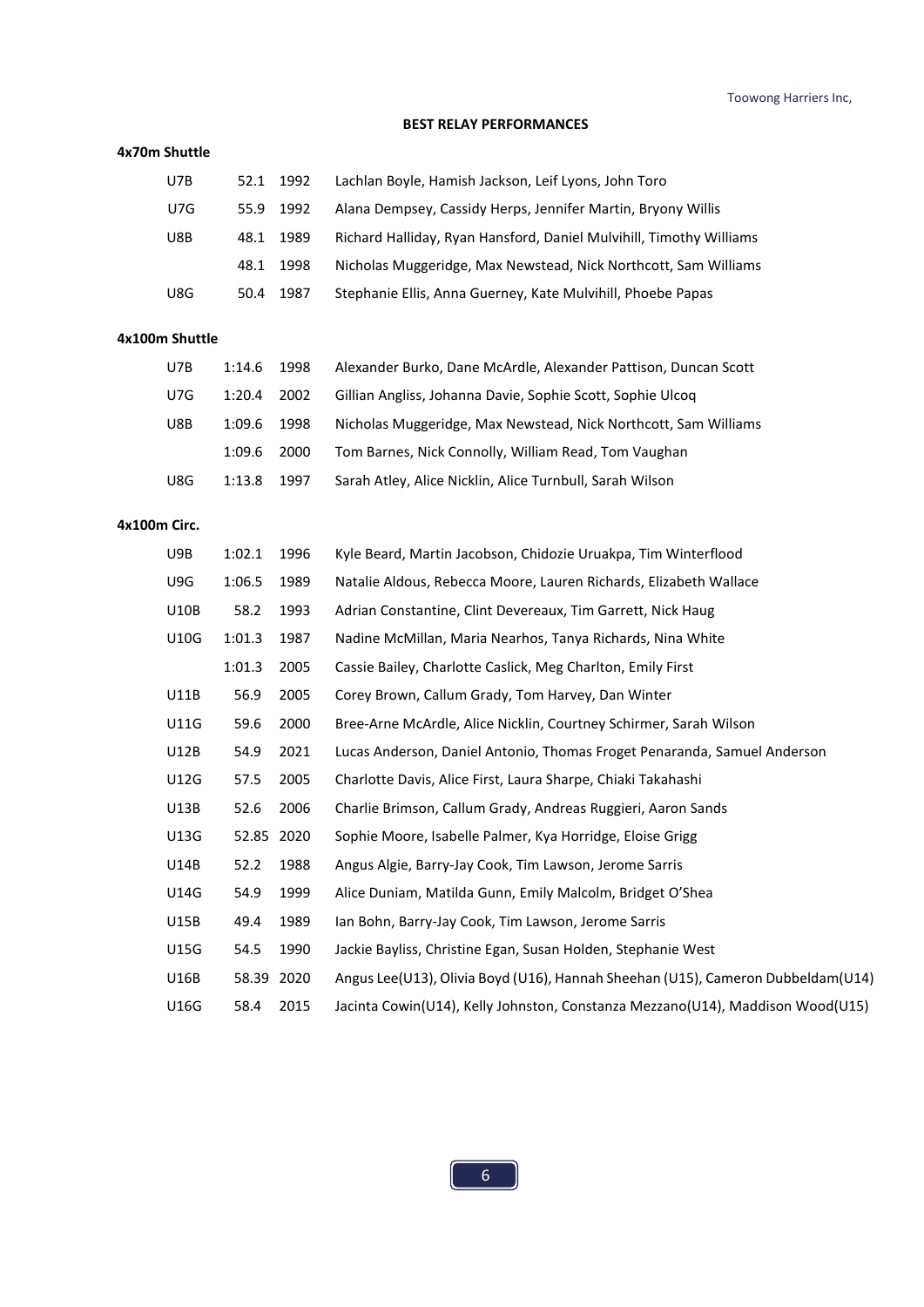#### **4x200m**

| U9B                               | 2:13.4          | 1996 | Louis Dodgson, Martin Jacobson, Chidozie Uruakpa, Tim Winterflood        |
|-----------------------------------|-----------------|------|--------------------------------------------------------------------------|
| U9G                               | 2:22.1          | 1998 | Bree-Arne McArdle, Alice Nicklin, Alice Turnbull, Rachel Willims         |
| U10B                              | 2:06.1          | 1993 | Adrian Constantine, Clint Devereaux, Tim Garrett, Nick Haug              |
| U10G                              | 2:10.5          | 1987 | Nadine McMillan, Maria Nearhos, Tanya Richards, Nina White               |
|                                   |                 |      |                                                                          |
| 4xSwedish (100m, 200m, 300m,400m) |                 |      | <b>Partially replaced 4xMedley from 2018</b>                             |
| U11B                              | 2:50.79 2021    |      | Luke Aldridge, Felix Birchall, Harry Hill, Oliver Waters                 |
| U11G                              | 2:58.30 2021    |      | Charlotte Wallace, Lola Brown, Harriet Pillans, Chloe Moore              |
| $U12B*$                           | 2:35.32 2021    |      | Lucas Anderson, Daniel Antonio, Thomas Froget Penaranda, Samuel Anderson |
| U12G                              | 2:47.45 2021    |      | Layla Pennisi, Giselle Singer, Isabelle Mortensen, Emily Boyd            |
|                                   | U13B/G & U14B/G |      | No records recorded                                                      |
| U15B                              | 2:34.27 2020    |      | Jonathan Riese, Thomas Bryant, Cameron Dubbeldam, Noah Cowley            |
| U15G                              | 2:50.44 2021    |      | Eliza Hoyling, Laura McGlennon, Robyn Owens, Tessa Kift                  |
| U16B                              | 2:54.12 2021    |      | Thomas Bryant, Hannah Sheehan, Cameron Dubbeldam, Liam Sheehan           |

# **4xMedley (200m,200m,400m,800m)**

| U11B        | 4:56.63 2012 |      | B Ganko, H McNally, K Sullivan, O Sullivan                          |
|-------------|--------------|------|---------------------------------------------------------------------|
| U11G        | 4:55.5       | 2000 | Bree-Arne McArdle, Alice Nicklin, C Schirmer, S Wilson              |
| U12B        | 5:02.76 2017 |      | Xavier Kolb, Alexander Webster, Nicolas Muir, Max Wilson            |
| U12G        | 5:10.13 2015 |      | Team details to be updated                                          |
| U13B        | 4:33.45 2011 |      | T Cavanagh, C Lehane, D Radford-Smith, J Radford-Smith              |
| U13G        | 4:42.89 2020 |      | Eliza Hoyling, Sophie Moore, Isabelle Palmer, Kya Horridge          |
| U14B        | 4:41.78 2019 |      | Thomas Bryant, Lauren Guppy, Alexander Webster, Xavier Kolb         |
| U14G        | 4:29.37 2017 |      | Emma Crowhurst, Emma Hossack, Anais Dewilde, Lillan Kolb            |
| U15B        | 5:45.79 2016 |      | Kay Shin, Caitlin Miller, Maddison Wood, Chloe Haughey (mixed race) |
| U15G        | 4:25.75 2018 |      | Lillian Kolb, Ashleigh Sticheff, Emma Hossack, Emma Crowhurst       |
| U16B        |              |      | No records recorded                                                 |
| U16G        | 4:59.59 2016 |      | Min Heo, Kelly Johnston, Jessica O'Reilly, Maddison Wood            |
| U17B        | 4:40.53 2017 |      | Nicolas Yem, Joshua Watt, Chloe Haughey, Naomi Barker               |
| <b>U17G</b> |              |      | No records recorded                                                 |

U16G 2:47.7 2020 Lucinda Freeman, Olivia Boyd, Ruby Logan, Hannah Sheehan